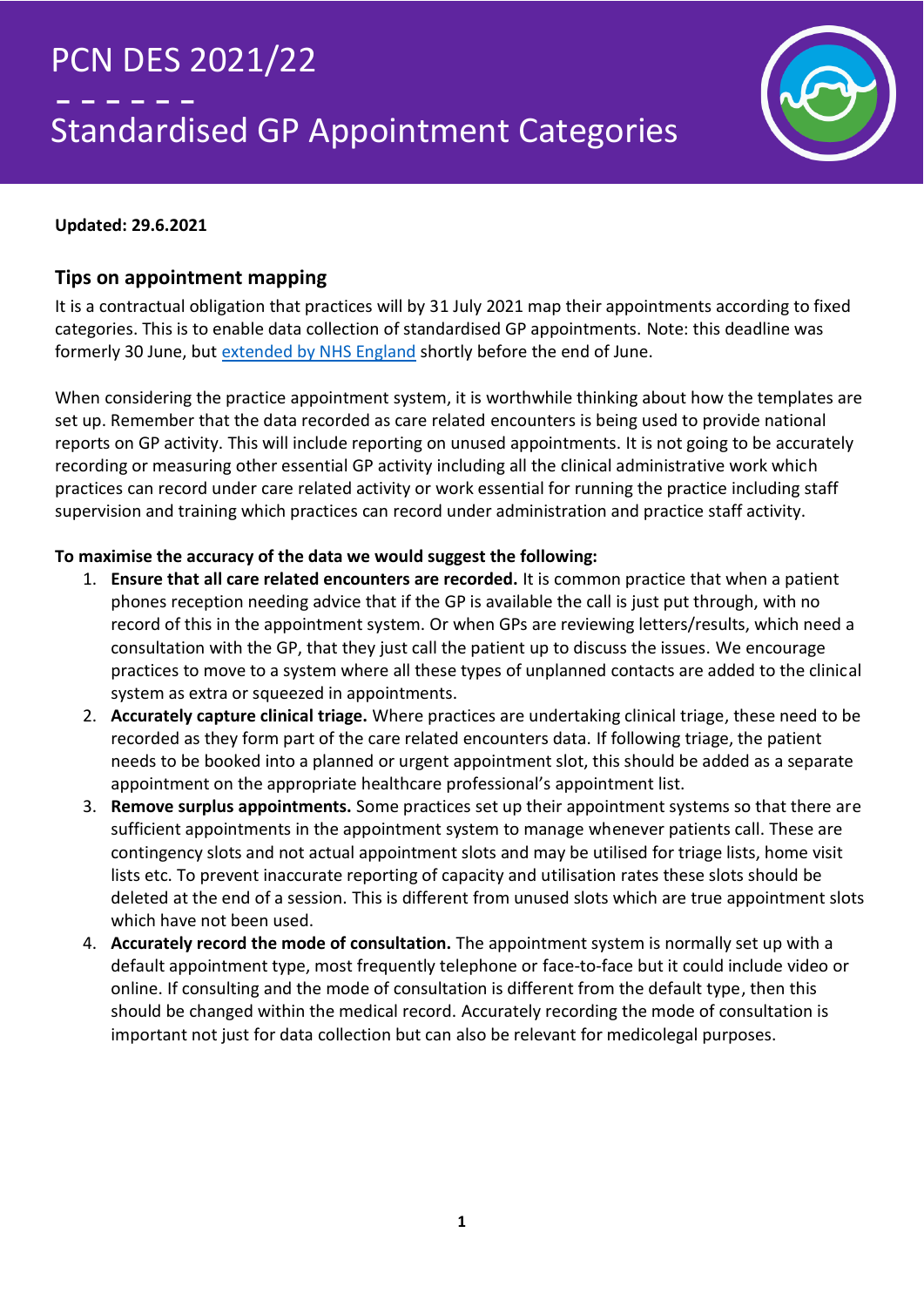

### **Purpose of mapping exercise**

NHSE/I, in partnership with NHS Digital, has introduced a new set of GP appointment categories [\(full](https://www.england.nhs.uk/publication/gpad-appointment-categorisation-guidance-2021-22/)  [guidance\)](https://www.england.nhs.uk/publication/gpad-appointment-categorisation-guidance-2021-22/), intended to better capture general practice workload and demand. Practices need to undertake a short one-off exercise to map each appointment slot type they use to one of the national categories.

- Piloting suggests that this exercise will take around one hour per practice.
- Functionality enabling this mapping exercise for an earlier set of categories used for piloting was introduced to EMIS, TPP/SystmOne and Informatica/FrontDesk in September 2020.
- The functionality aligned to the categories was made available at the end of March 2021. Please contact your supplier if you have not received a notification or instructions on next steps.

### **Definition of an appointment**

The following definition has been agreed: **"discrete interactions between a health or care professional and a patient, or a patient's representative".** This definition **excludes:**

- Purely administrative interactions with patients, eg a practice manager meeting a patient to complete a subject access request, or a receptionist answering an opening hours query.
- Non-clinical triage or administrative signposting.
- Online requests that do not result in an interaction between the patient and a health or care professional, eg automated online triage.
- Work undertaken by a health or care professional that doesn't involve patient contact, eg multidisciplinary team meetings, case conferences, palliative care list reviews, referral letters, writing repeat prescriptions, reviewing results.
- All clinical administration activity including audit, training, supervision.
- Interactions with patient participation reference groups.

This guidance reconfirms that the definition of an appointment includes:

- 1. **All relevant staff**. Discrete interactions carried out by any health or care professional, including all roles in the Additional Roles and Reimbursement Scheme.
- 2. **All modes**. Discrete interactions that are delivered by all modes face-to-face, by telephone, via video and online.
- 3. **All settings**. Discrete interactions in any primary medical care setting (including the practice, patient's home, community, care home, group consultations, local GP extended access hub).
- 4. As has always, "Did Not Attend" (DNA) appointments should continue to be recorded.

### **Standardised GP Appointment Categories: mapping process**

For each slot type determine:

- A. Service setting (four options)
- B. Context type (three options)
- C. National category (several options)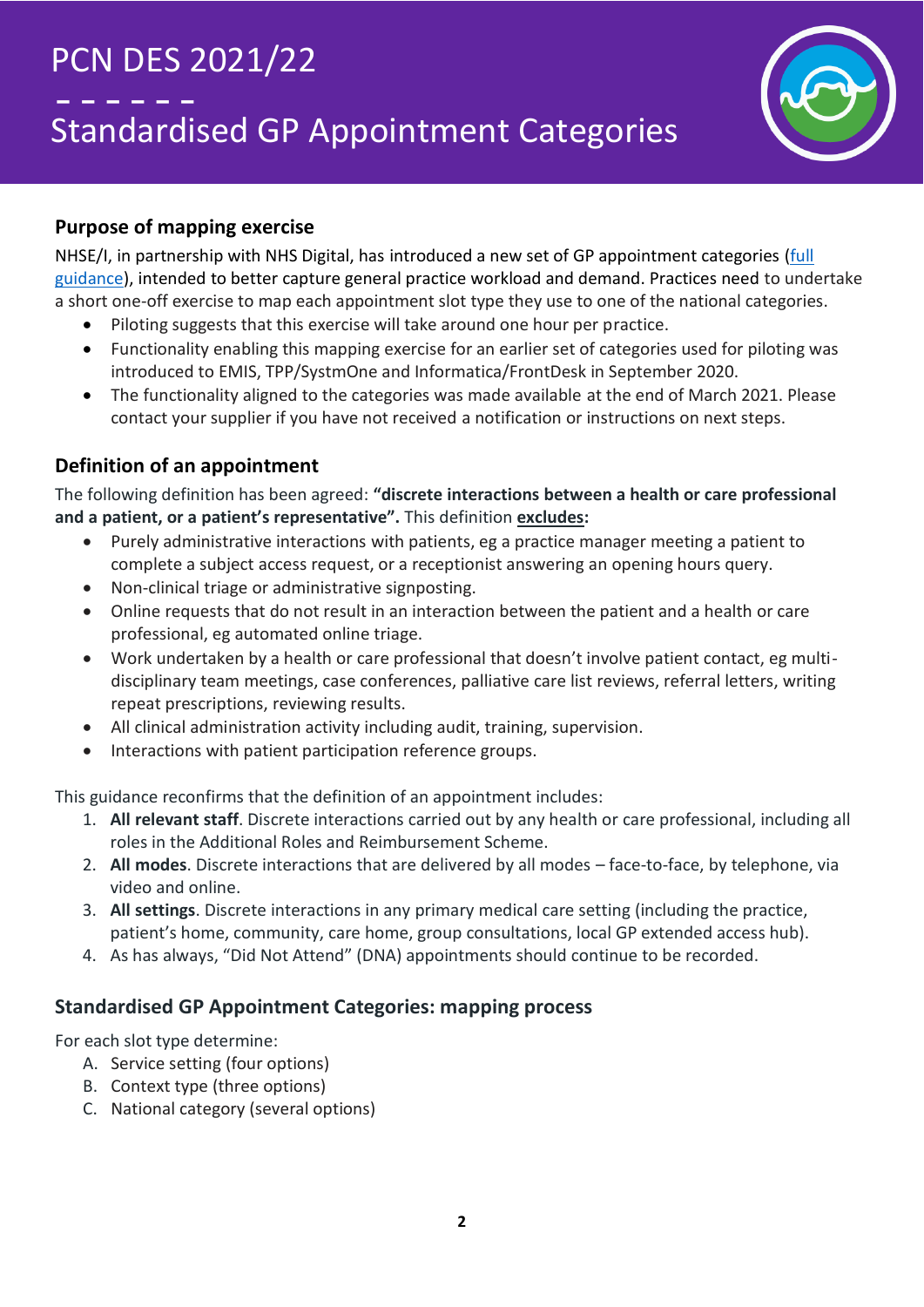

### **A. Service settings**

- **General practice:** This should be applied to all appointments delivered by practice staff activity under the GMS/PMS/APMS contract.
- **Primary care network:** This should be applied to:
	- o Appointments delivered by staff employed or engaged under the Additional Roles Reimbursement Scheme (ARRS).
	- o Appointments delivered in fulfilment of the service requirements of the Network Contract Directed Enhanced Service (DES), eg Structured Medication Reviews, weekly care home rounds - with the exception of extended access services, for which the "extended access provision" service setting should be used.
- **Extended access provision:** This should be applied to all appointments commissioned as part of extended access contractual arrangements.
- **Other:** This can be applied to record appointments delivered in the practice by another provider (if the system appointment book is used to record this activity) or under a separate contract/commissioning arrangement, such as CCG-led sexual health services.

### **B. The GP appointment categories are subdivided in three "context types":**

- **Care related encounter:** These categories involve the patient and can be any modality, eg face-toface appointments, telephone consultations, video and online consultations, home visits etc. o There are 17 national categories within this context type (chart C).
- **Care related activities:** These categories do not involve the patient but are about the patient; clinical tasks and activities undertaken on behalf of the patient.
	- o There are 3 national categories within this context type (chart D).
- **Administration and practice staff activities:** These categories are for all activities and tasks required for managing a general practice and its staff.
	- o There are 6 national categories within this context type (chart E).

### **Practices are not expected to use the appointment book to record all the activities captured by the "Care related activities" or "Administration and practice staff activities" context types.**

Appointments recorded under the "Care related activities" and "Administration and practice staff activities" context types will **not** be used to measure the extent to which these activities are taking place. Rather, a primary purpose of these "Care related activities" and "Administration and practice staff activities" context types is simply to distinguish these activities from care-related encounters in order to form a better view of general practice workload – we want to be able to remove them from any count of patient-facing encounters in order to form a better view of demands on general practice. Further information on setting:

- [Data quality guidance for general practices using EMIS Web -](https://digital.nhs.uk/data-and-information/data-collections-and-data-sets/data-collections/general-practice-data-for-planning-and-research/data-quality-guidance-for-general-practices-using-emis-web#chapter-index) NHS Digital
- [GP appointment data: data quality guidance for general practice using SystmOne -](https://digital.nhs.uk/data-and-information/data-collections-and-data-sets/data-collections/general-practice-data-for-planning-and-research/data-quality-guidance-for-general-practice-using-systmone) NHS Digital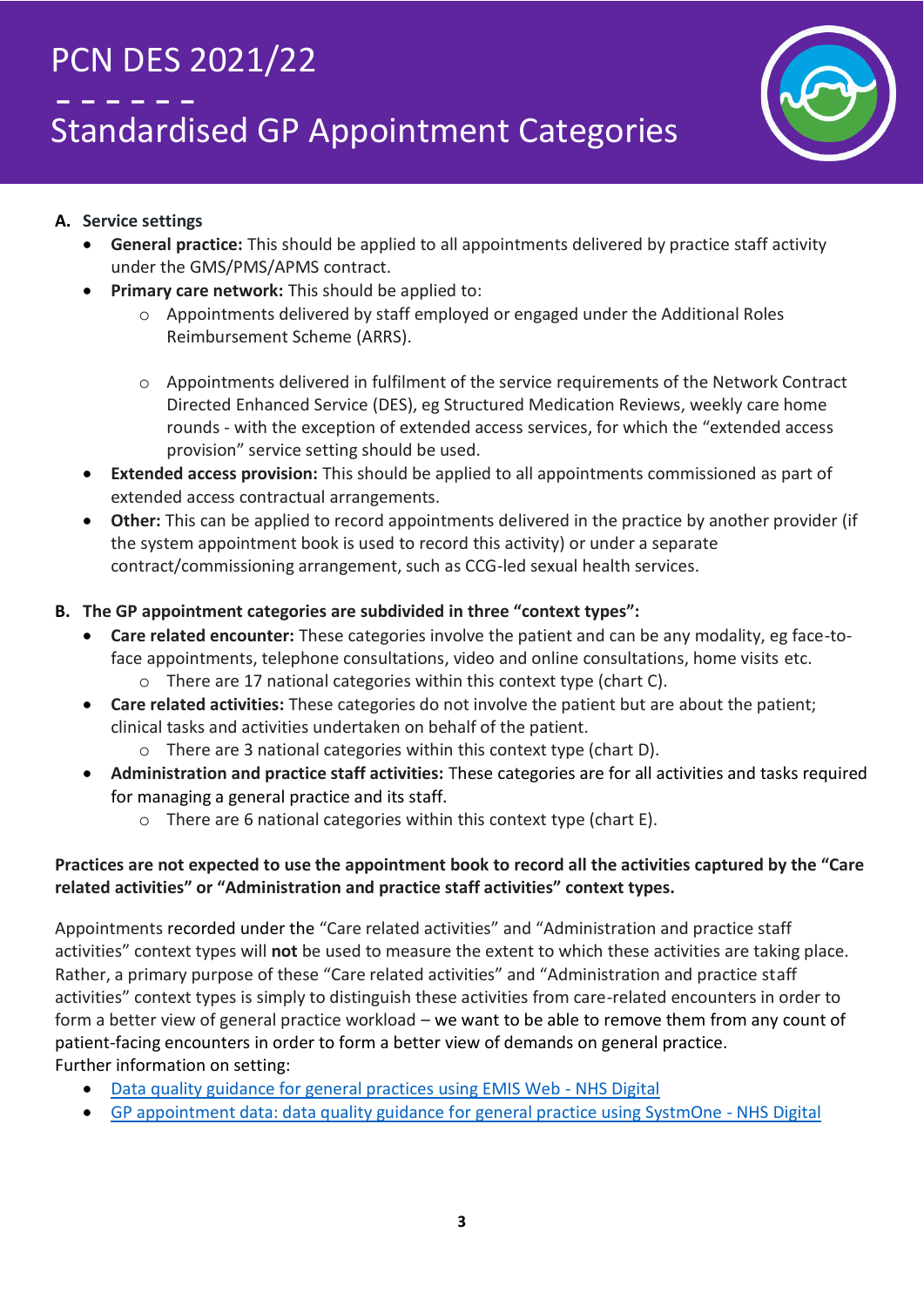

#### **C. National categories**